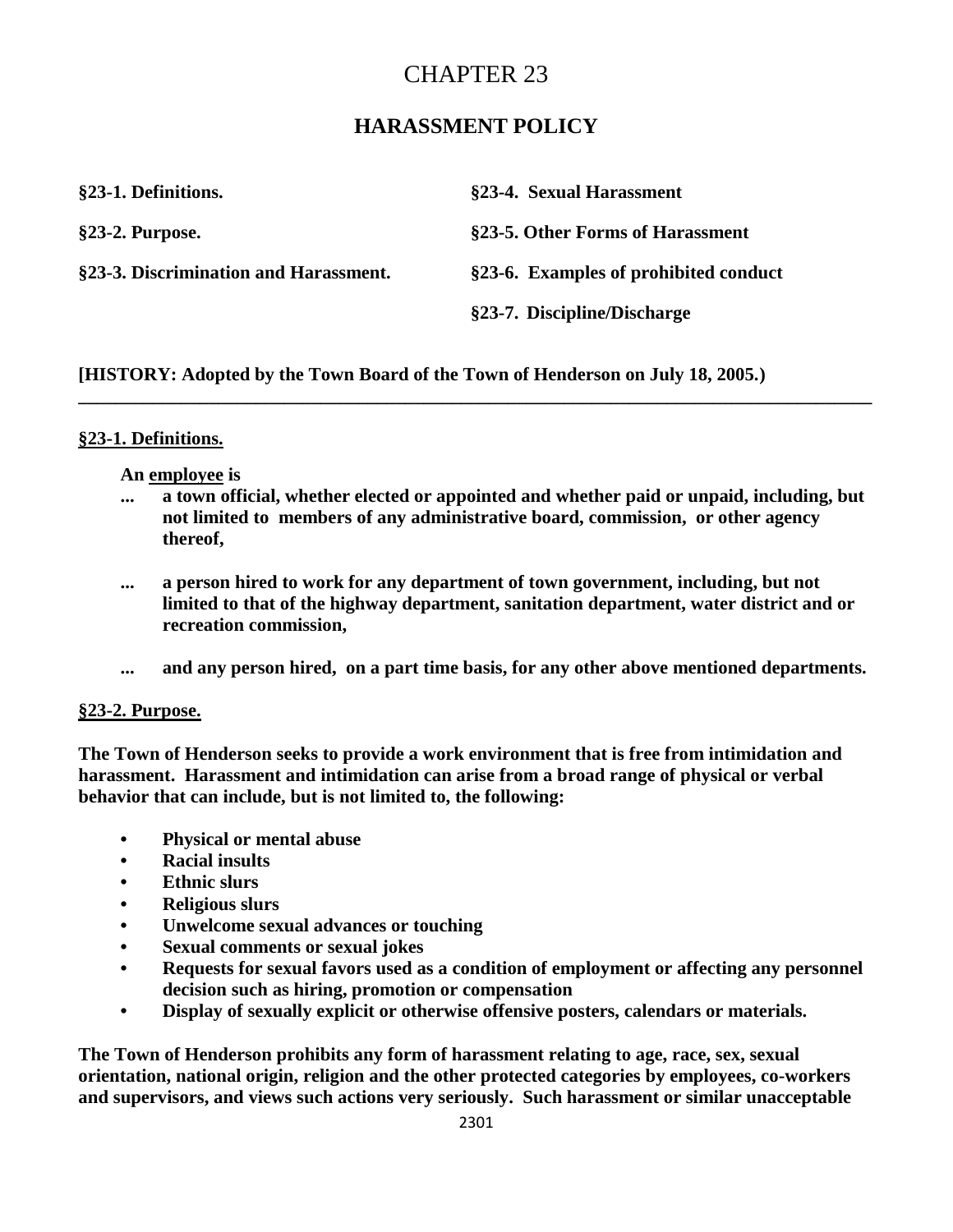**activities that could become a condition of employment or a basis for personnel decisions, or which create a hostile environment, are specifically prohibited.**

**Sexual harassment is a particular form of employee misconduct that requires more explanation. All employees must be allowed to work in an environment free from unsolicited and unwelcome sexual overtures. Sexual harassment does not refer to occasional compliments or other generally acceptable social behavior. It refers to behavior that is not welcome, personally offensive, undermines or weakens morale and, therefore, unreasonably interferes with the work effectiveness of its victim and their co- workers. Sexual harassment may include such conduct as**

- **1. offensive, sex-oriented verbal "kidding", jokes or abuse;**
- **2. pressure for sexual activity;**
- **3. offensive, unwanted physical contact such as patting, pinching or repeated brushing against another's body; and**
- **4. demands for sexual favors, accompanied by implied or overt promises of preferential treatment concerning an individual's employment status.**

**The objective of this "no harassment" policy is to create a positive working environment which is free from hostile, offensive, intimidating or harassing conduct that unreasonably interferes with an employee's work on account of any of the types of harassment described above. The target of this policy is the prevention of unwelcome conduct. Employees should be aware of any conduct on their part which could be construed as welcoming conduct directed at them which the employee might actually consider to be unwelcome.**

**In some situations, a person may not realize that his or her behavior is inappropriate or unwelcome. Employees who consider any person's behavior to be inconsistent with these guidelines are encouraged to tell that person that his or her behavior is considered inappropriate and request that the conduct stop. Persons so told should comply immediately and graciously with such requests.**

**All forms of unlawful harassment are prohibited. If any employee becomes aware of any harassment, this information should be communicated - without fear of retaliation - to management and/or any officer of the Town of Henderson. The Town of Henderson strongly encourages such employees to come forward promptly. Timely reporting also discourages the spread of harmful rumors. The Town of Henderson will continue its practice of taking prompt and necessary steps to investigate and, where appropriate, correct any form of harassment.**

### **§23-3. Discrimination and Harassment.**

**The Town of Henderson is committed to providing equal employment opportunity and prohibits all forms of unlawful harassment and discrimination based upon race, color, religion, gender, national origin, ancestry, age, sexual orientation, veteran status, marital status, mental or physical disability, or any other basis protected by law. This policy applies to all areas of employment including, for example, recruitment, hiring, training, promotion, compensation and benefits. Employees may not discriminate against or harass any other employee, applicant, customer, vendor or visitor. This policy applies to all employees and to non-employees who have business contact with employees.**

**Any employee who is the subject of, who has knowledge of, or who witnesses any possible prohibited harassment or discrimination should immediately bring such information to the**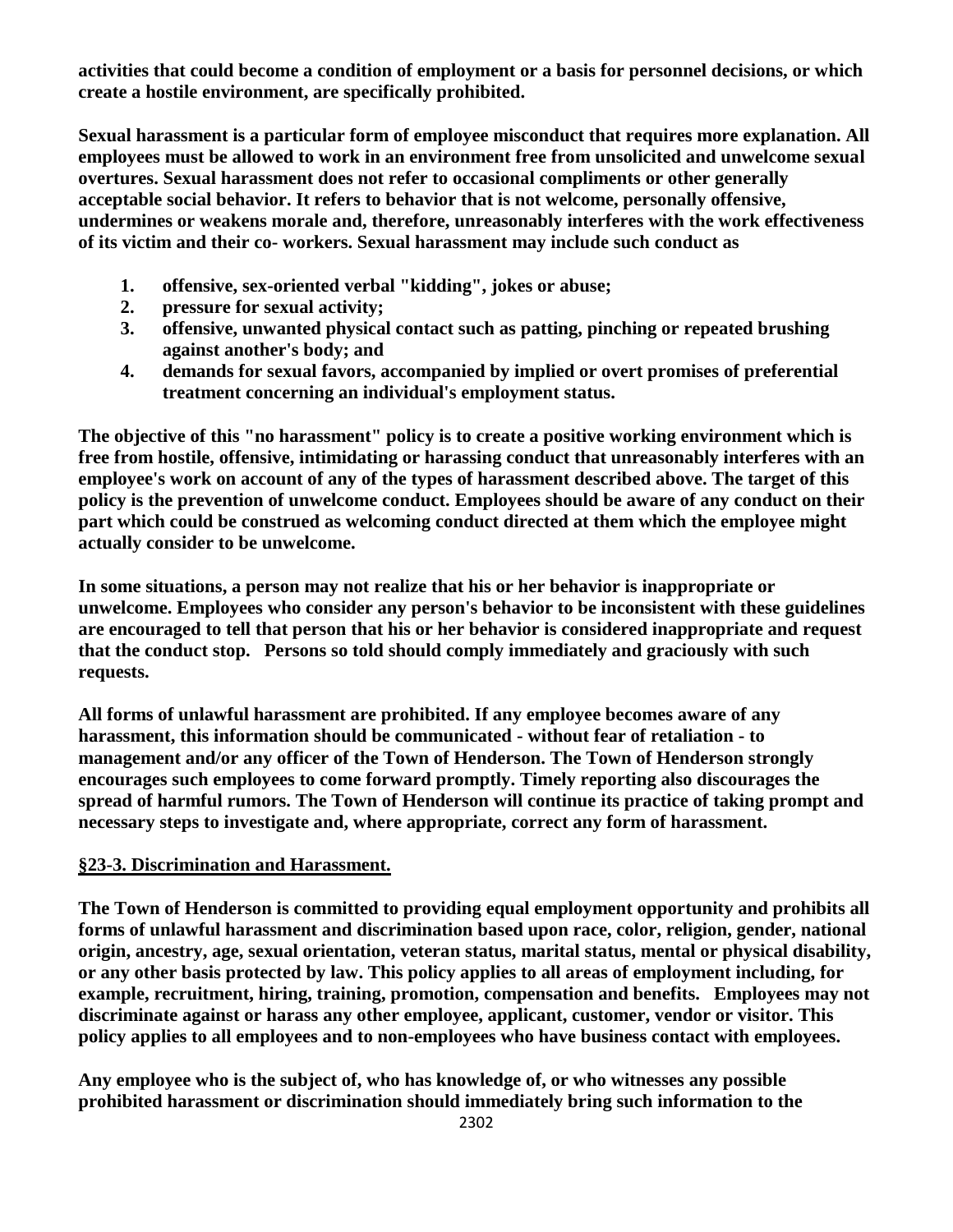**attention of management and/or Town of Henderson officers. The Town of Henderson will continue its practice of taking prompt steps to investigate concerns regarding prohibited harassment and discrimination and, where appropriate, take prompt corrective action. The Town of Henderson will handle reports of such alleged misconduct with sensitivity to concerns for confidentiality, reputation and privacy, as is practicable.**

**Employees may not take any kind of retaliatory action against an employee who has made a good faith complaint about harassment or discrimination prohibited by this policy.**

**It is the responsibility of every employee of the Town of Henderson to follow this policy conscientiously.**

## **§23-4. Sexual Harassment**

**The Town of Henderson prohibits all forms of sexual harassment, including verbal, non-verbal and physical conduct. Sexual harassment is defined as unwelcome conduct of a sexual nature, including unwelcome sexual advances, requests for sexual favors, and other verbal, non-verbal or physical conduct of a sexual nature where: (1) submission to such conduct is made an express or implied term or condition of employment; (2) submission to or rejection of such conduct is used as the basis for employment decisions; or (3) such conduct has the purpose or effect of unreasonably interfering with work performance or creating an intimidating, hostile or offensive working environment. This definition includes many forms of offensive behavior. It also includes harassment of a person by another person of the same gender.**

**No employee of the Town of Henderson has the authority to condition any employment term, condition or benefit upon either granting of sexual favors or on tolerating unwelcome sexual conduct or any other conduct prohibited by this policy. Examples of prohibited conduct include but are not limited to**

- **1. 0ffering employment benefits, such as favorable assignments, reviews, promotions or the like, in exchange for sexual favors;**
- **2. denying or threatening to deny employment benefits for rejecting sexual advance;**
- **3. making unwanted sexual advances, propositions, flirtations or repeated unwanted requests for or efforts to make social contact;**
- **4. making verbal conduct of a sexual or gender-based nature, such as using sexually degrading, vulgar or discriminatory words to describe any individual, making sexually suggestive comments about an individual's body, discussing sexual activity, or making derogatory sexual, gender-related or discriminatory comments, slurs, taunts, jokes or epithets;**
- **5. performing on-verbal conduct of a sexual or gender-based nature, such as whistling, unwelcome staring, leering, displaying sexually suggestive, gender-based or discriminatorily based objects, pictures, posters or cartoons, making sexual, derogatory, obscene or discriminatory letters, e-mail messages, voicemail messages, gifts, notes or invitations;**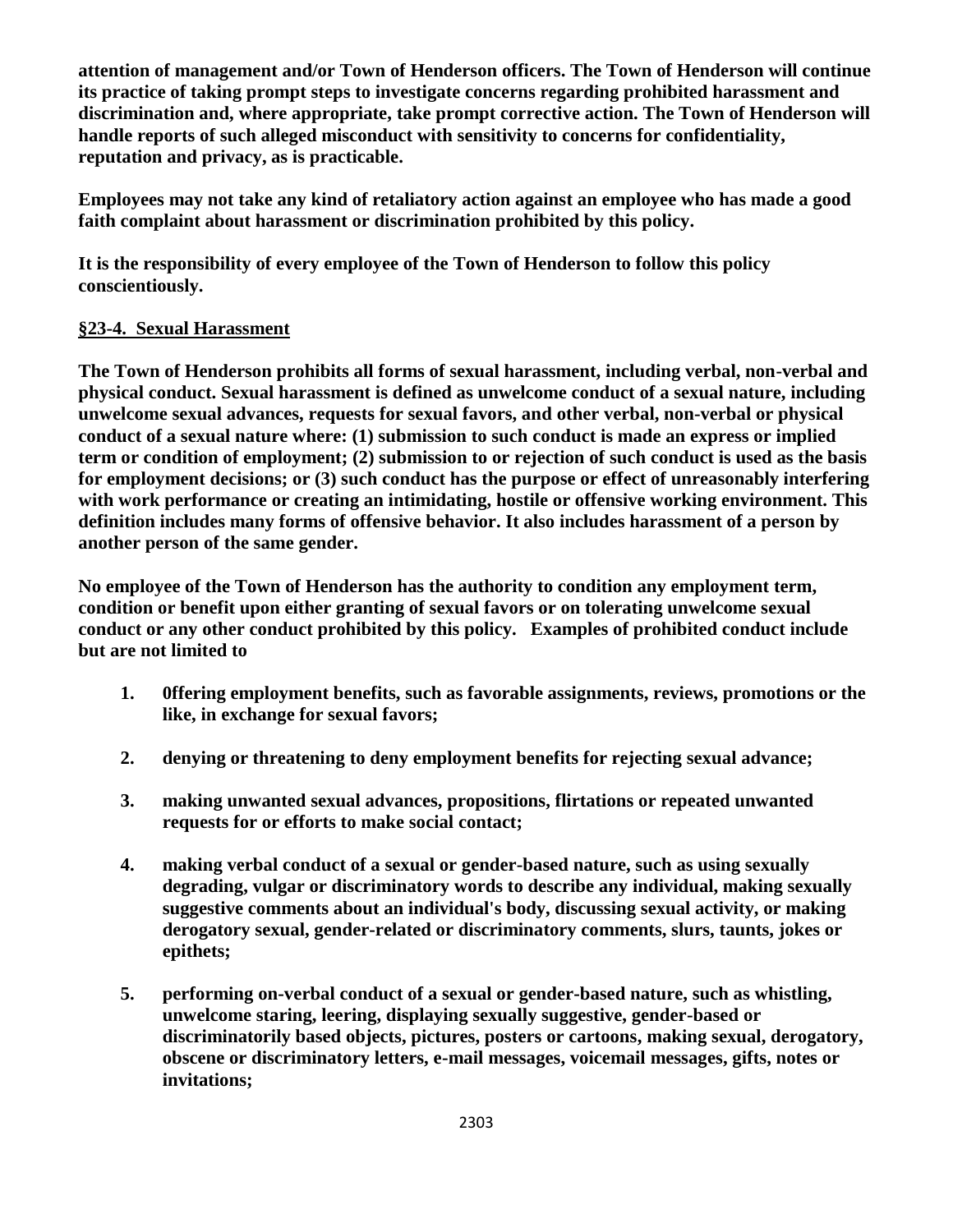- **6. making unwelcome physical conduct of a sexual or gender-based nature, such as touching, patting, pinching, brushing the body, or impending or blocking an individual's movements, or ;**
- **7. Retaliating or threatening retaliation for protesting about sexually harassing or genderbased conduct or for making a complaint about such behavior.**

## **§23-5. Other Forms of Harassment**

**The Town of Henderson prohibits all forms of unlawful harassment based upon race, color, religion, gender, national origin, ancestry, age, sexual orientation, veteran status, marital status, mental or physical disability or any other basis protected by law, including verbal, non- verbal and physical conduct.**

## **§23-6. Examples of prohibited conduct (include but are not limited to:)**

- **1. Verbal conduct of a discriminatory nature, such as using degrading, vulgar or discriminatory words to describe an individual, or making derogatory discriminatory comments, slurs, taunts, jokes or epithets (i.e., those which are based upon race, color, sex, sexual orientation, age, religious belief, national origin, ancestry, marital status, mental or physical disability);**
- **2. Non-verbal conduct of a discriminatory nature, such as making derogatory or discriminatory gestures, displaying discriminatorily based objects, pictures, posters or cartoons, or giving, sending or circulating derogatory or discriminatory letters, e-mail messages, voice-mail messages, gifts, notes or invitations;**
- **3. Retaliating or threatening retaliation for protesting about harassing conduct or for making a complaint about such behavior.**

### **§23-7. Discipline/Discharge**

**It is the requirement of any town official, department head, or employee to report any or all types of harassment. Any employee who makes Town Officials aware of harassment activities will not suffer adverse job consequences as a result of such a complaint." Any employee found to be engaged in any form of harassment will be subject to such discipline as permitted by law which may include termination of employment. The following procedure for reporting such instances is ...**

### **Hired Employees:**

- **Step 1: Written Warning is given to the employee by the immediate supervisor.**
- **Step 2: Written Warning is given to the employee by the immediate supervisor, and the Town Board is to be notified.**
- **Step 3: After investigation and proper procedures have been followed according to the New York State Civil Service Law and/or employee contracts as such may be applicable,**